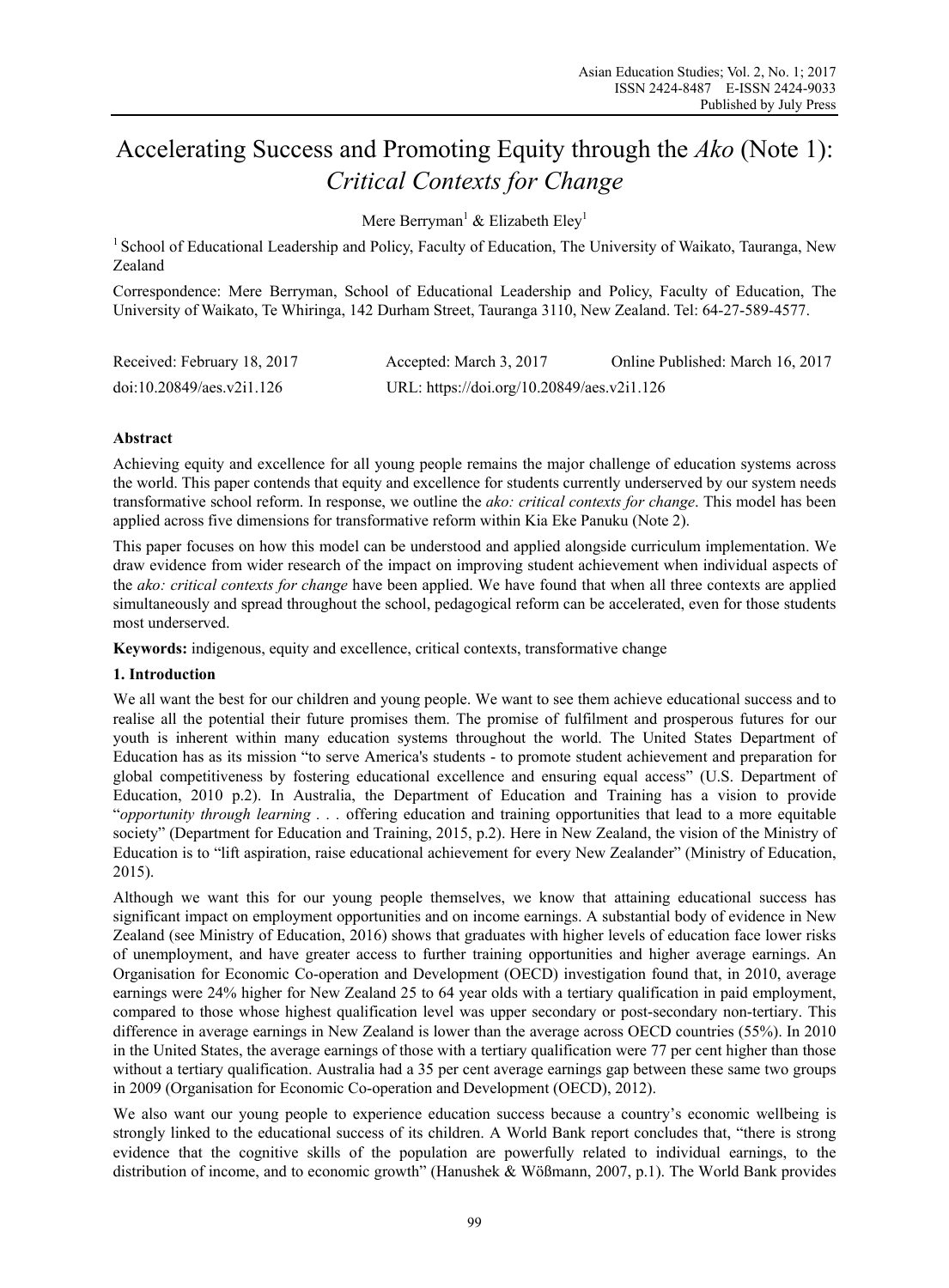some modelling within their report, predicting the impact of successful school reforms (using the measure of 'a moderately strong knowledge improvement' as indicated by 0.5 standard deviation improvement in the Programme for International Student Assessments (PISA). They predict that the initial impacts on Gross Domestic Product (GDP) of a country take some time, allowing for both the reform to embed and for the young people within the system to grow up, receive their qualifications and enter employment. The modelling predicts a 10 per cent rise in a country's GDP over about 20 years, with increasing rises over time: a  $30 - 40$  per cent rise over 40+ years, assuming expenditure on education remains constant (see Hanushek & Wößmann, 2007, p. 44-46).

#### **2. Success for All**

The evidence shows us that education visions for 'all students' are further challenged when children come from indigenous, poor or other diverse groups such as students with disabilities, those from particular religions or from families of recent immigrant (Berryman, Nevin, SooHoo, & Ford, 2015a, 2015b). However, for both private good and the public good, we want all of our young people to do well at school and attain the education qualifications that will lead to credentials that open opportunities for the future. In many countries there is clear evidence that the education system does not serve all children well (Alton-Lee, 2003). In the United States national data on student achievement in reading and mathematics continues to show significant differences between the students identified as White, and those identified as Black or Hispanic. For example, in the National Assessments of Educational Progress (NAEP) conducted in 2015, 43 per cent of students identified as White were rated as proficient or above in 8<sup>th</sup> Grade mathematics, compared to 13 per cent of Black and 19 per cent of Hispanic students. The results for 8<sup>th</sup> Grade reading are similar: 44 per cent of White students are rated as proficient or above, compared to 16 per cent of Black students and 21 per cent of Hispanic students (see Organisation for Economic Co-operation and Development, 2015 Mathematics and Reading Assessments, The Nation's Report Card).

Data from Australia presents a similar picture. In the National Assessment Program—Literacy and Numeracy (NAPLAN) tests, conducted each May for all students across Australia in Years 3, 5, 7 and 9, there is a marked difference between students identified as Indigenous compared to Non-Indigenous students. In 2015, 79 per cent of Non-Indigenous students were rated as above the minimum standard in reading, compared to 44 per cent of Indigenous students. In numeracy, 84 per cent of Non-Indigenous students were rated as above the minimum standard, compared to 51 per cent of Indigenous students (see Australian Curriculum, Assessment and Reporting Authority, 2015).

In New Zealand our national statistics show that the Indigenous Māori students do not do as well within our schooling system as Pākehā (non-Māori of European descent). In 2015, 24 per cent of Māori left school with no formal school qualification compared with 8 per cent of New Zealand Pākehā school leavers (Ministry of Education, 2016). Pākehā students also perform better than Māori students in PISA testing (Organisation for Economic Co-operation and Development, 2004, 2007, 2010). In the 2012 PISA survey, while overall New Zealand achievement was above the OECD average in reading, mathematics and science, the achievement of Māori students was below both the New Zealand average and the OECD average (May, Cowles & Lamy, 2013).

This cursory scan shows a disconnection between the espoused visions of education bodies and the success of all within the systems, in particular racial minority students. The United States' Department of Education has a vision of *educational excellence and ensuring equal access,* Australia looks to an education system that will lead to a *more equitable society* and New Zealand's Ministry of Education has a vision to *lift aspiration, raise educational achievement for every New Zealander*. Clearly, if we are to realise these visions for all students, we must address the disparities in educational outcomes between different groups of students. The consequences of ignoring this disparity are too great, indeed "the gap in achievement has shifted from being an indicator of educational inequality to being a direct cause of socioeconomic inequality" (Harris, 2006, p.2).

#### **3. The Education Debt**

There has been a call for us to look past narrow measures of achievement gaps, to take a wider view of education debt (Ladson-Billings, 2006; Wolfe & Haveman, 2001). The achievement gap is defined as the disparity in educational outcomes between groups of students. Robert Havemen (cited in Ladson-Billings, 2006, p.5) defines education debt as:

the foregone schooling resources that we could have (should have) been investing in (primarily) low income kids, which deficit leads to a variety of social problems (e.g. crime, low productivity, low wages, low labour force participation) that require ongoing public investment.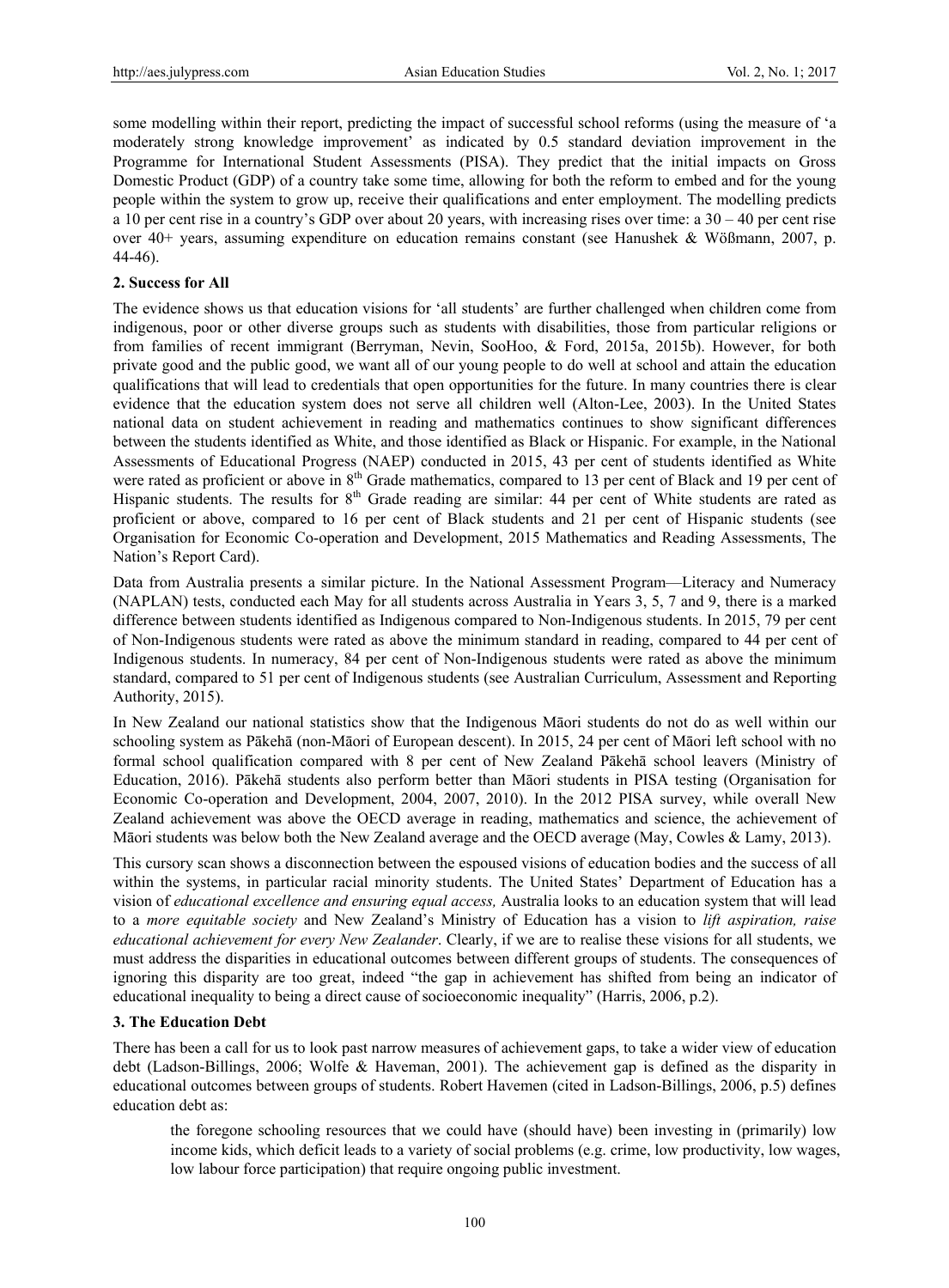The challenge is that the achievement gap, or at least aspects of the 'gap', is measurable and reportable, and therefore visible. The education debt is less able to be defined or measured, and therefore, is not in the public eye. In the words of Wolfe and Haveman (2001, p.2) "the literature on the intergenerational effects of education is generally neglected in assessing the full impact of education". Ladson-Billing likens this to the income gap and wealth debt between Black and White Americans. Although the difference in incomes between Black and White Americans has reduced (from Black males earning 48 per cent of the average White male income in 1940 to an average of 78 per cent in 1993, see Margo, 1990), there is a cumulative effect of the income disparities. Ladson-Billings (2007, p.317) cites economists Joseph Altonji and Ulrech Doraszelski (2005) on the wealth debt who say:

The wealth gap between [Whites] and [Blacks] in the United States is much larger than the gap in earnings. The gap in wealth has implications for the social position of African Americans that go far beyond its obvious implications for consumption levels that households can sustain. This is because wealth is a source of political and social power, influences access to capital for new businesses, and provides insurance against fluctuations in labor market income. It affects the quality of housing, neighborhoods, and schools a family has access to as well as the ability to finance higher education. The fact that friendships and family ties tend to be within racial groups amplifies the effect of the wealth gap on the financial, social, and political resources available to [Blacks] relative to [Whites] (p. 1).

Ladson-Billings believes there are close parallels between the 'wealth debt' and the 'education debt'. Indeed, the above quote seems true if we replace the word 'wealth' with the word 'education' – the on-going implications of education debt are far greater than the obvious implications of disparities in achievement.

If we continue to view the disparate achievement in New Zealand between Māori and Pākehā students as an achievement gap, we will continue to look for solutions that perpetuate a deficit paradigm and seek solutions where the failing (Māori) students will 'catch up'. If we consider the "mountain of debt we have amassed at the expense of entire groups of people and their subsequent generations", we then start to look at how we 'pay down' what we owe (Ladson-Billing, 2007, p.316).

There is no 'quick fix' to addressing the disparity of educational outcomes - as evidenced by the on-going story from across the world of poor outcomes for groups of students whose culture is not foundational to the education system in which they are situated. It would be simplistic to believe that the cumulative effect of intergenerational practices can be undone through a series of single actions – whole-scale education reform is required.

# **4. The Need to Accelerate Student Achievement**

To truly make a difference for the groups of students that are under-served by our education system, we must focus on reform that will see these students thrive and flourish within the system. And, we must ensure these students make fast progress – unless they achieve an accelerated rate of success, the achievement disparity will remain. A clear call for making a difference for Māori students has been made by New Zealand's Education Review Office (ERO). They say: "achieving equity and excellence in student outcomes is the major challenge for New Zealand education" (Education Review Office, 2016, p.5). In response to the Government's Māori education strategy, Ka Hikitia - a call to action for all parts of the education system - ERO's school reviews now start with a focus on Māori student achievement. The research that underpins the evaluation indicators for schools shows that the focus must be on accelerating the achievement of students for whom the system is currently not working. Importantly, when we do this "we also know that school and classroom practices that work for Māori are likely to improve outcomes for all" (Education Review Office, 2016, p.12). The explanation below draws on a New Zealand initiative for school reform – Kia Eke Panuku: Building on Success. Kia Eke Panuku was a whole school reform initiative that operated in 94 secondary schools across New Zealand from 2014 -2016. Through this initiative, we can demonstrate that our model (derived from the understandings gained and tested in previous research) presents the contexts for change needed to accelerate educational success – for Māori students and for all students.

#### **5. How Can We Accelerate Student Achievement?**

The *kaupapa* (central purpose) of Kia Eke Panuku was: *Secondary schools giving life to Ka Hikitia and addressing the aspirations of Māori communities by supporting Māori students to pursue their potential*. Kia Eke Panuku built on understandings gained from five previous programmes undertaken by three institutions: Te Kotahitanga; He Kākano; the Starpath Project for Tertiary Participation and Success; and the Secondary Literacy and Numeracy Projects. The genesis of these five programmes began in 2001, when researchers listened to the voices of young Māori students about what would engage them with learning (Bishop & Berryman, 2006). The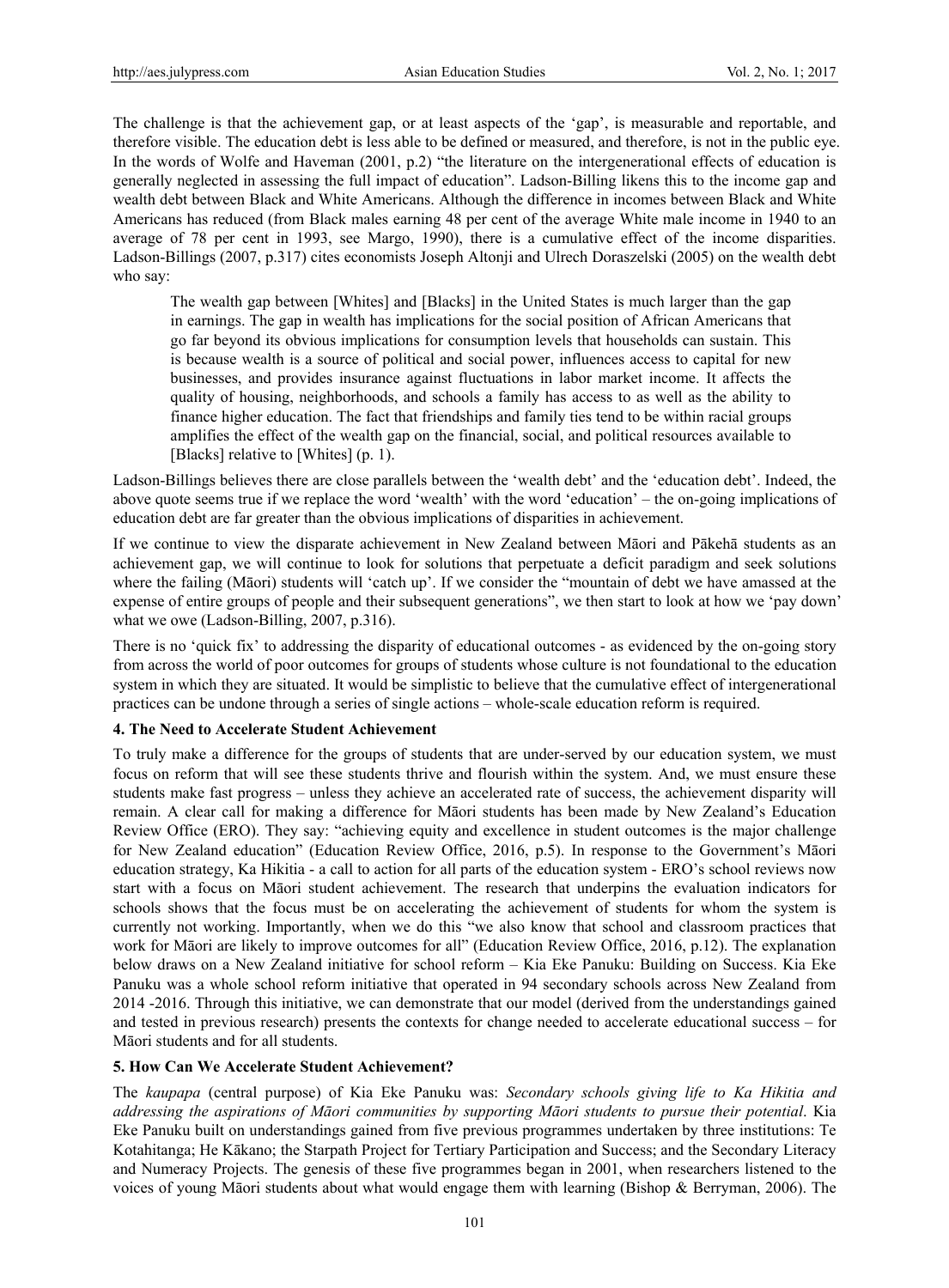relational and culturally responsive pedagogy they described and upon which Te Kotahitanga began, was indeed capable of engaging students with learning and subsequently the participation and achievement of Māori students in some of the participating schools began to improve (Bishop, Ladwig, & Berryman, 2014).

It soon became clear however, that changing classroom pedagogy alone was, in itself, not sufficient for all schools to become more relational and culturally responsive and thus more effective for their Māori students. Involving school leadership and student management systems were prioritised next as a complex system of school reform began to emerge (Bishop, O'Sullivan, & Berryman, 2010).

By 2012 Māori student academic achievement showed significant benefits across all Phase 5 Te Kotahitanga schools. As well, students' academic achievement also demonstrated a clear cost-benefit in terms of what was achieved against revenue spent (Alton-Lee, 2015). In 2013, New Zealand's Ministry of Education proposed a formal opportunity to develop an entirely new programme of work built upon the understandings from these five previous projects. Under the Ministry of Education's Building on Success programme, Kia Eke Panuku was conceptualised and the work with schools began.

When schools first committed to being part of Kia Eke Panuku, they embarked on a journey of collective responsibility, accountability and commitment to transformative school reform. The solution is not a simple one with no single-intervention solutions to 'fixing' the student achievement disparity problem. Schools must be willing to disrupt their current status quo with regards to these students and look to reform across all aspects of school life and their prevailing school culture.

This need for a complex response is well understood. A World Bank investigation concluded that "simple resource policies – reducing class sizes, increasing teacher salaries, spending more on schools, and so forth – have little consistent impact on student performance when the overall institutional structure is not changed" (Hanushek & Wößmann, 2007, p.79). Berryman et al (2016, p.64) found that although "the good intentions of policy-makers, school leaders and teachers, and a number of discrete interventions aimed at *fixing the Māori student problem*, may be necessary conditions for change, they are not in themselves sufficient". They concluded that to make a difference for minority students, there is a need for both a policy mandate for reform and for a change in the attitudes of those who must lead the policy implementation.

# **6. Method for Study**

In reconceptualising Kia Eke Panuku as a new programme of work, literature and reports that had emerged from the five previous programmes were studied. This helped to develop overall understandings about what might reform schools to work more effectively for Māori students. Experienced educational researchers, who had also worked in some of the previous programmes or who understood the contexts of this work and had researched with Māori communities, contributed to the identification of five levers for reform as discussed next.

Emerging understandings from the implementation of the Kia Eke Panuku reform levers underscored the need to also focus on the contexts of the reform. Researchers then hypothesised the following model that was presented to the eight Kāhui Whakaako (Note 3) schools for testing and wider distribution. These schools have now tested this model and with their help it has begun to spread to the other schools for further testing and consideration. In this next section, the reform levers, the model and evidence that emerged from the study of the previous programmes in support of the model are presented and explained.

# **7. Ako: Critical Contexts for Change**

The three contexts for reform (see figure 1 below) are culturally responsive and relational practices in all aspects of school life; deliberate professional acts applied with adaptive expertise, and home, school and community collaboration. When these three contexts are considered, there is a focus on simultaneous success trajectories both a student achievement goal as measured by success in national qualifications and the policy context goal of succeeding without compromising the learner's language, culture and identity. On their own, the careful attention to and application of principles around any of the individual three contexts can make a difference for students and improve their subsequent educational success. Accelerated achievement for marginalised students occurs when school leaders and teachers deliberately attend to all three contexts at the same time.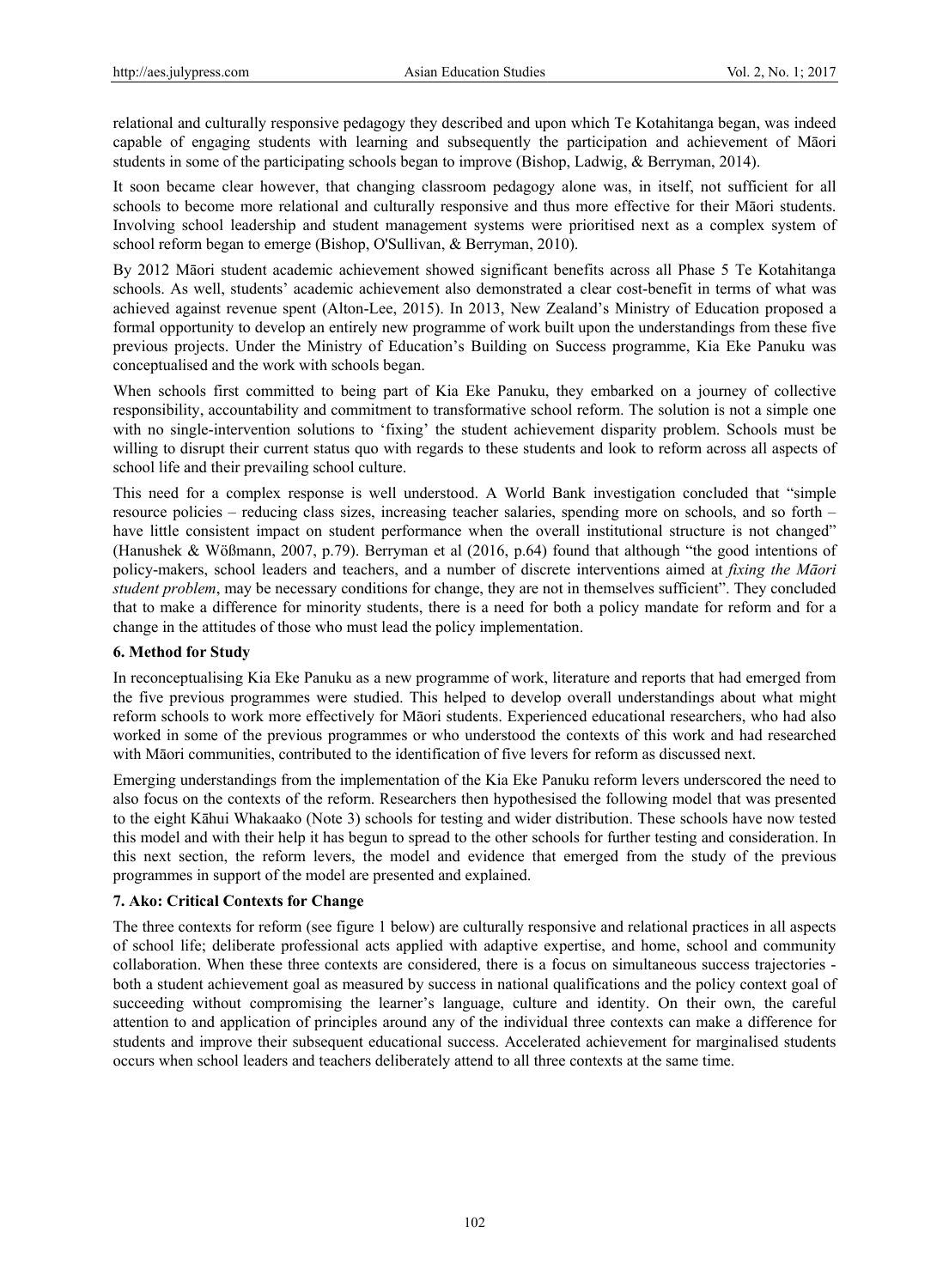

Figure 1. Ako: Critical contexts for change

These three contexts do not occur in isolation, they are attended to across all five levers that underpinned the reform programme within Kia Eke Panuku schools. The five levers are:

- 1. Transformative leadership
- 2. E Evidence-based d inquiry
- 3. Culturally responsive and relational pedagogy
- 4. Educationally powerful connections with home communities
- 5. L Literacy, *te reo Māori* (the language of Māori) and numeracy across the curriculum

For systemic and on-going reform in any or all of these levers, schools engage with all three contexts for change, simultaneously and with complementary and interdependent actions. In so doing the reform can be enhanced and accelerated across the systems and institutions within schools, but also from school to community and from school to s school.

It is expected that this model is responsive to each school's evidence (both qualitative and quantitative) of Māori students' participation and achievement and their community's aspirations for the future potential of their children and young people. Individual contexts may be being partially or more fully engaged with, depending upon where the school and the teachers are positioned. Boundaries surrounding these contexts must become permeable so that participants are open to knowledge creation through critical reflection and sharing of new knowledge, resources and practices.

For example, when addressing aspects of school reform within the lever of transformative leadership, schools consider their actions within the context of critical self-review promoting their own resistance to actions that perpetuate disparities:

- $\bullet$ culturally responsive and relational practices – how are we ensuring culturally responsive and relational praxis across our leadership actions, decisions and attitudes?
- $\bullet$ deliberate professional acts applied with adaptive expertise – what are the deliberate professional acts and/or strategies for transformative leadership that we are undertaking? Are we adaptively responsive to situations so that we make informed decisions about when, or where, or how we will apply these?
- $\bullet$ home, school and community collaboration – how do we ensure respectful and collaborative partnerships with *whānau* (family), *iwi* (tribal groups) and other Māori communities to both provide leadership within our school and enhance leadership actions within our structure?

The same applies to all other levers for reform: the three contexts for change are attended to when considering evidence-informed inquiry; culturally responsive and relational pedagogy; educationally powerful connections with whānau and iwi and to curriculum implementation by incorporating literacy, te reo Māori and numeracy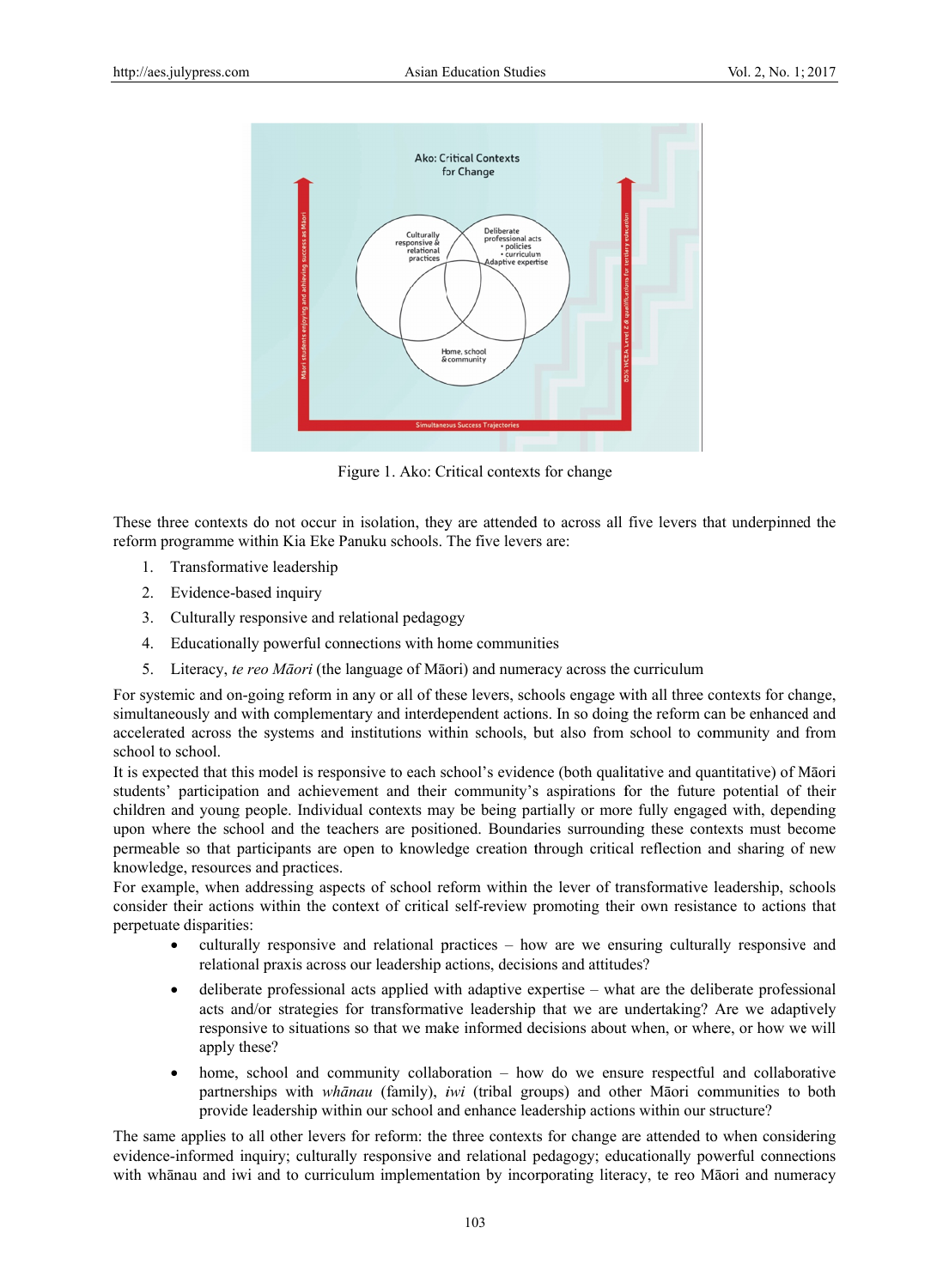across the curriculum.

#### *7.1 The Dimension of Literacy, te reo Māori and Numeracy*

Kia Eke Panuku facilitators seek opportunities to provide support for schools around curriculum implementation in the areas of literacy, numeracy and te reo Māori so that these can occur naturally across all areas of the curriculum. Literacy, te reo Māori and numeracy are regarded as foundational skills that students need if they are to unlock the curriculum. Proficiencies in these skills enable Māori students to express their language, culture and identity in order to access a full range of vocational and/or academic pathways and enjoy and achieve their educational potential by succeeding as Māori. Specific subject-focused curriculum interventions may form part of individual school's action planning for reform and the contexts for change can be applied. However, the focus of this discussion is on the foundational skills of literacy and numeracy, and the role of school respect for te reo Māori as an outworking of acknowledgement that New Zealand is a bilingual and bicultural country. The discussion below draws from evidence of literacy and numeracy achievement to showcase the impact of attending to the first of the three, critical contexts for change.

#### **8. Culturally Responsive and Relational Practices**

Culturally responsive and relational practices can be applied to all aspects of school life. In Kia Eke Panuku these practices mean that a deliberate focus is on Māori students enjoying, participating and engaging in schooling as Māori. This means they should be able to use their own *cultural toolkit* (Bruner, 1996) or prior knowledge and experiences to make sense of and understand the curriculum. It also means they are able to leave school with pride in their own cultural identity and with qualifications that provide them with real choices for their future. Simultaneous success trajectories such as these are more likely to be achieved when educators (school leaders, management teams, teachers, trustees) create and share contexts for learning where:

- Relationships of care and connectedness are fundamental to engaging with learners
- Power is shared and learners have the right to equity and self-determination
- The learner's cultural understandings form the basis of their identity and learning
- Sense-making is dialogic, interactive and on going
- Decision-making and practice is responsive to relevant evidence
- Our common vision and interdependent roles and responsibilities focus on the potential of our learners – Māori enjoying and achieving educational success as Māori.

This has implications for educators learning with and alongside their peers or other professionals, as well as educators learning with and alongside their Māori students - at whatever level of schooling or whichever area of the curriculum. The evidence showed that student achievement in literacy and numeracy increased when culturally responsive and relational practices underpinned the practices of the school and its community.

#### *8.1 Evidence of the Impact on Improved Student Outcomes in Literacy and Numeracy*

The evidence in this section is drawn from Te Kotahitanga (Bishop et al, 2013). A wide-ranging external evaluation of Te Kotahitanga in Phase 5 schools presents considerable data showing the effectiveness and impact of this intervention. The analysis showed that the achievement of Māori students in the National Certificate of Educational Achievement improved at three times the rate of Māori in the comparison schools, the evaluators conclude that "impacts of this magnitude are rare in large-scale reforms" (Alton-Lee, 2015, p.5). The data presented below shows student achievement in literacy and numeracy in Phase 3 Te Kotahitanga schools. The data reports the impact across the full cohort of students; these are not students selected because they were receiving targeted or specific literacy or numeracy interventions. The common experience was that groups of their teachers were being supported to incorporate culturally responsive and relational pedagogy into their classroom practices.

#### 8.1.1 For Literacy

The results below have been published in a report to the New Zealand Ministry of Education (Bishop, Berryman, Cavanagh, & Teddy, 2007, p.180). Student achievement in literacy was assessed using the Secondary Essential Skills Assessment (ESA) (Note 4).

Te Kotahitanga staff administered ESA, following the set conventions, across the majority of Year 9 and 10 students in 12 schools. Pre and post-testing was undertaken in 2004 and 2005. A trained Te Kotahitanga data analyst undertook all scoring and analysis. At the time ESA did not have a standardised disaggregation for the sample of students Māori to non-Māori. However, the students in this analysis were the sample who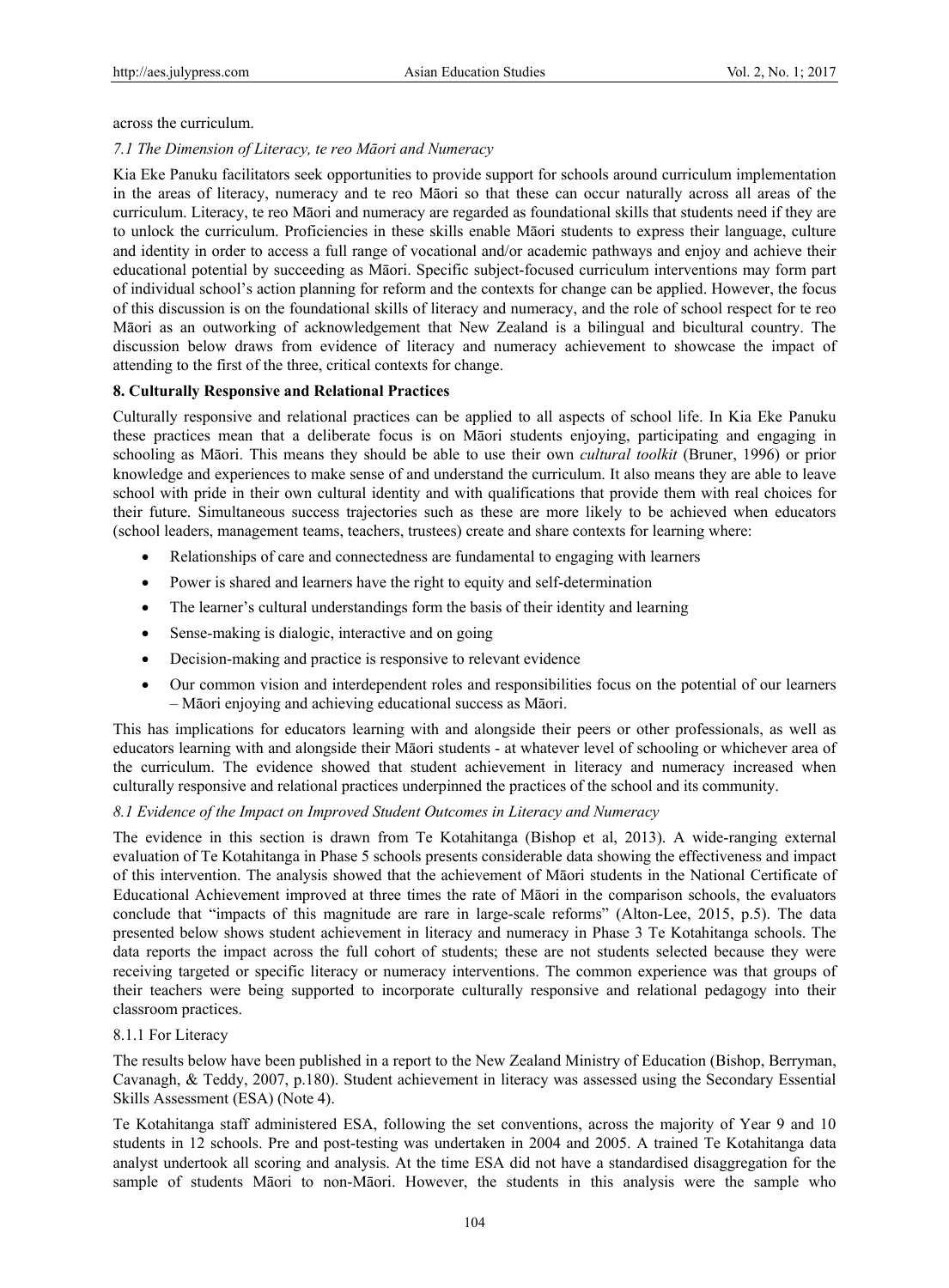self-identified as Māori and who achieved in the lowest three stanines at the pre-test. For the purposes of this analysis, data from these students were matched from pre to post-test.



Figure 2. Secondary essential skills assessment results, 2004, Te Kotahitanga Phase 3 and 4 schools



Figure 3. Secondary essential skills assessment results, 2005, Te Kotahitanga Phase 3 and 4 schools

As can be seen, there was a marked improvement for these students in literacy achievement in both 2004 and 2005. The results showed statistically significant improvement (at least more than one stanine above expected achievement) when the teachers of these students implemented culturally responsive and relational practices in their teaching and learning.

#### 8.1.2 For Numeracy

The impact of culturally responsive and relational practices on student numeracy in Phase 3 and 4 Te Kotahitanga schools can be seen in the results of the asTTle (Note 5) mathematics assessments, compared with a matched pair sample (Bishop, Berryman, Wearmouth, Peter, & Clapham, 2011). Year 10 students were tested at the beginning and end of the year from 2007 to 2009.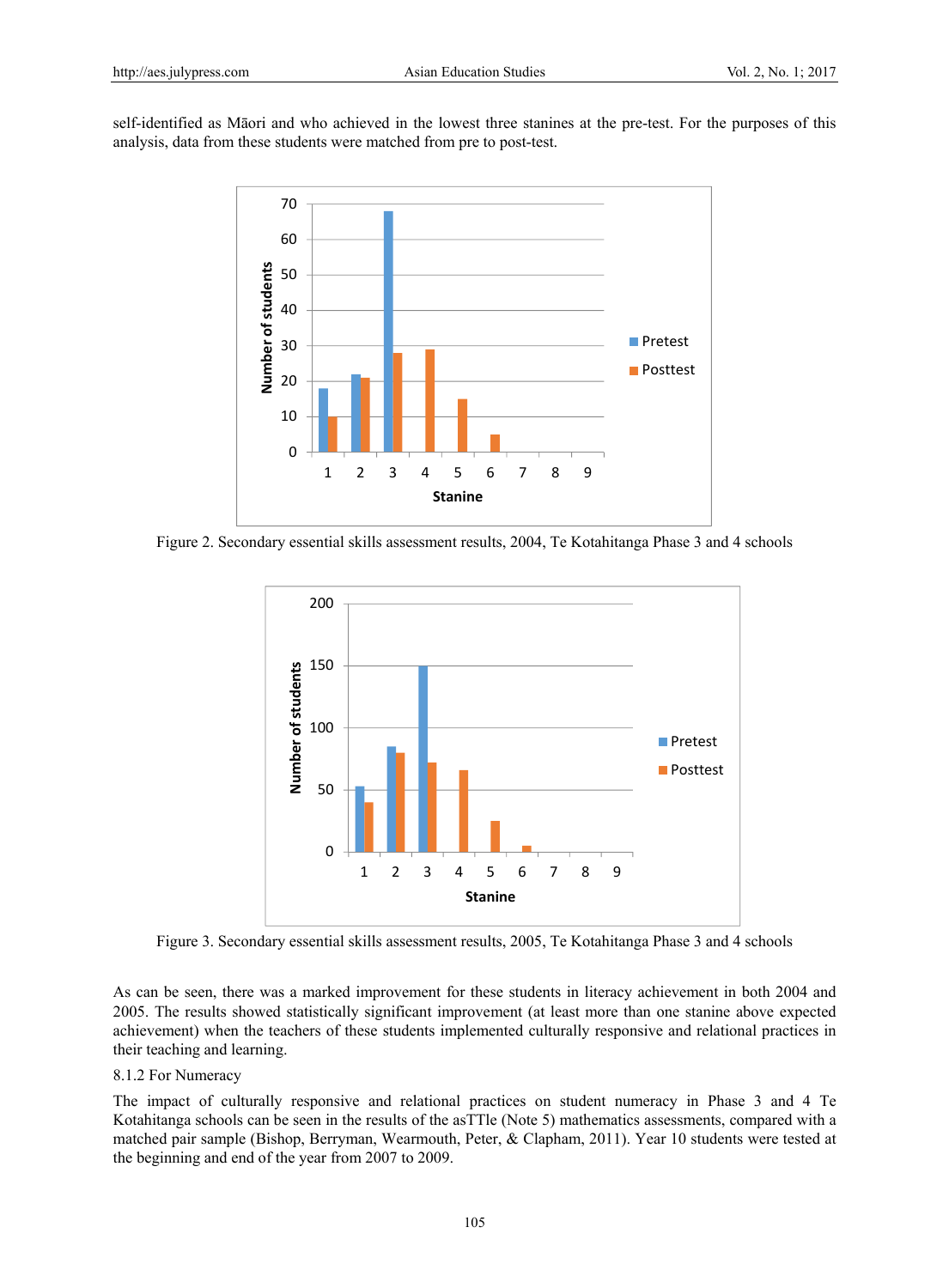

Figure 4. 2007 asTTle numeracy results for Year 10 Māori and non-Māori students – Te Kotahitanga Phase 3 and 4 schools



Figure 5. 2008 asTTle numeracy results for Year 10 Māori and non-Māori students – Te Kotahitanga Phase 3 and 4 schools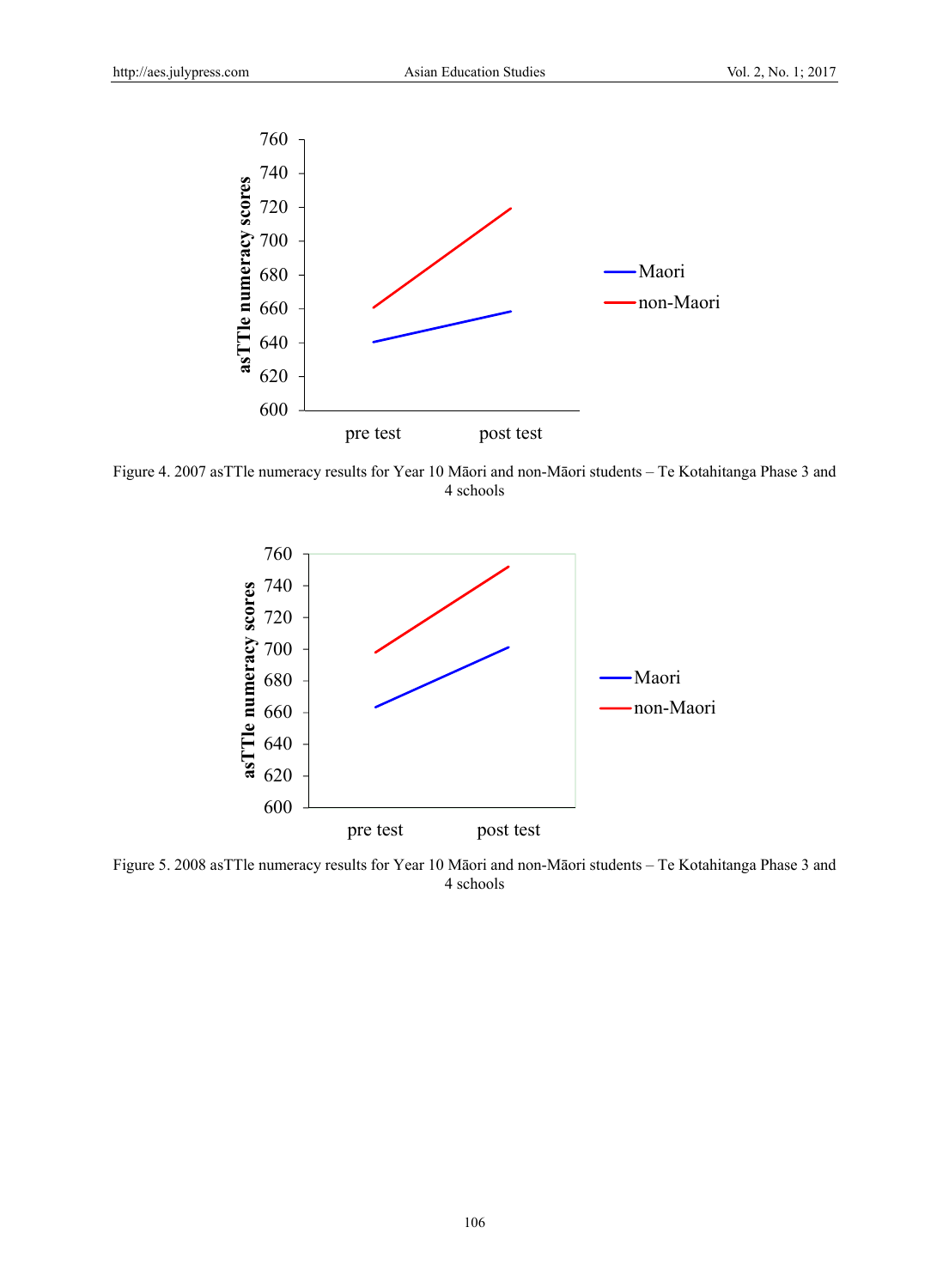

Figure 6. 2009 asTTle numeracy results for Year 10 Māori and non-Māori students – Te Kotahitanga Phase 3 and 4 schools

As for literacy achievement, applying culturally responsive and relational practices within mathematics classrooms led to improved results for students in numeracy. Te Kotahitanga aimed to introduce culturally responsive and relational practices to a third of the schools' teachers over three years. As more teachers, and in this case the cohort were teachers of mathematics, became involved over the three-year period, the numeracy results showed statistically significant improvement for successive cohorts of new students. These results were disaggregated for Māori and showed a greater rate of achievement for Māori than for non-Māori. The gap, between Māori and non-Māori achievement began closing in the second year, and by the third year, there was marginal difference between Māori and non-Māori.

#### **9. Deliberate Professional Acts with Adaptive Expertise**

In the *ako: critical contexts for change* model, there is a requirement for the professionals within the school (e.g. the teachers, the Principal, the Heads of Department) to deliberately choose and use strategies in order to improve outcomes for students. We call the strategies used Deliberate Professional Acts – these are deliberate steps taken by the professionals in the school, in response to evidence gathered and analysed in order to meet the identified needs – in this case, the literacy, te reo Māori or numeracy needs of the students. The *ako: critical contexts for change* model calls for the Deliberate Professional Acts to be applied with adaptive expertise. That is, a professional decision about how and when to use a particular strategy, and with whom, is made in response to the evidence of individual students' required next learning step.

#### *9.1 Evidence of the Impact on Improved Student Outcomes in Literacy and Numeracy*

The impact of individual strategies on student achievement in literacy and numeracy can be found in the multitude of research or evaluation reports of individual interventions or strategies. One example is the application of deliberate strategies to improve the literacy and numeracy strategies of secondary schools students as found in the results from the Secondary Literacy Project and the Secondary Numeracy project.

The Secondary Literacy Project was a Ministry of Education funded professional development initiative in cross-curricular secondary school literacy (reading and writing). Each participating school received support over a two-year period. Thirty schools participated from 2009–2010 (Cohort 1), and another thirty from 2010–2011 (Cohort 2). The Secondary Numeracy Project, offered professional development to teachers of year 9 mathematics classes and was introduced into 42 secondary schools in 2005. These teachers received continued support in 2006 and 2007.

The findings of the evaluations of the Secondary Literacy Project and the Secondary Numeracy Project are provided below.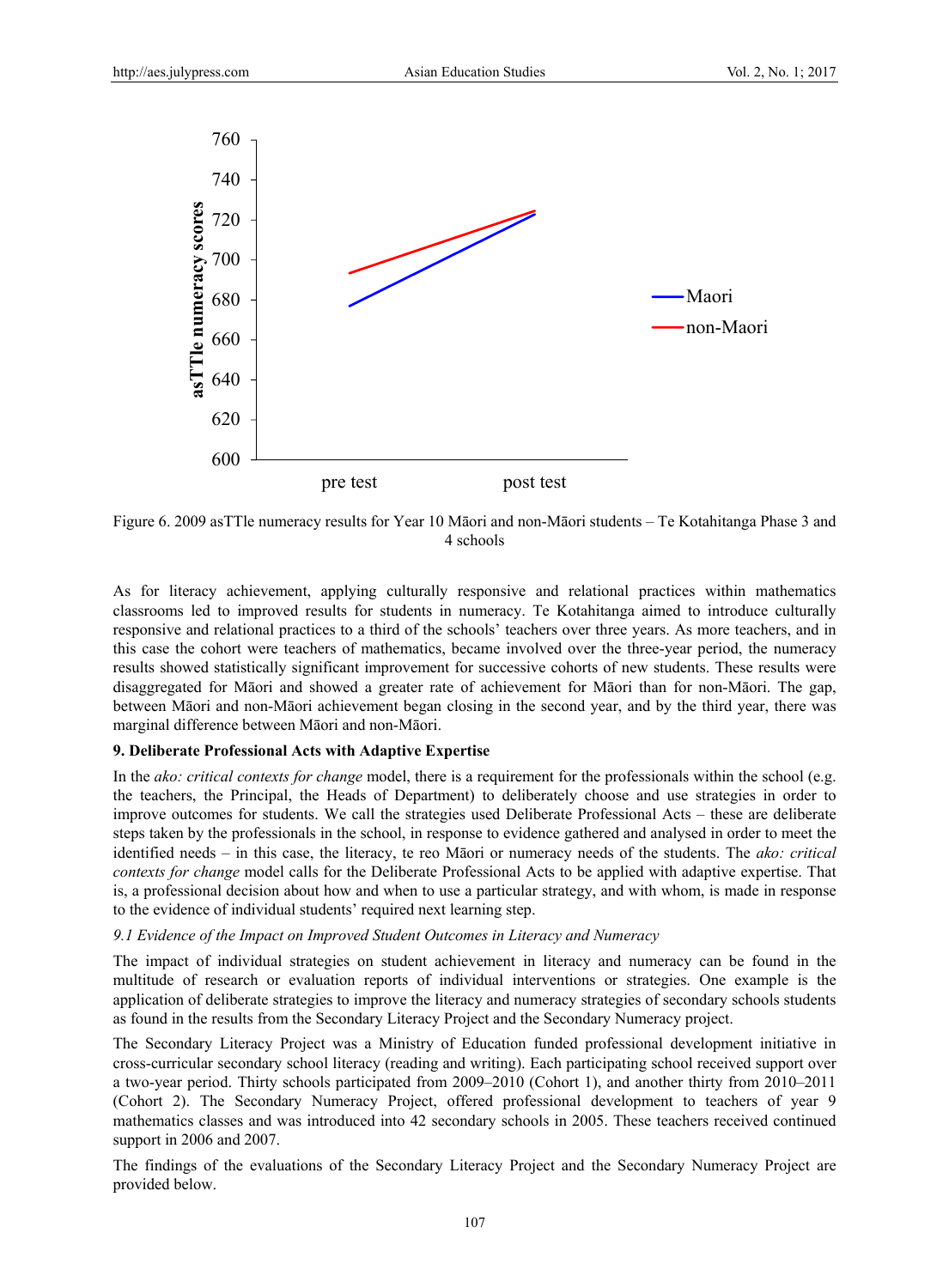# 9.1.1 Secondary Literacy Project

In order to increase achievement, the Secondary Literacy Project focussed on the reading and writing skills of Year 9-10 students. The aim was to develop the subject-specific literacy skills and knowledge needed in order to succeed at school and beyond. The Secondary Literacy Project promoted deliberate professional acts applied with adaptive expertise.

There was wide variation in the implementation of the Secondary Literacy Project and the range of interventions used (see McNaughton, Wilson, Jesson, & Lai, 2013, p.6). One specific intervention was the use of the Focus Class strategy, classes consisting of mainly lower achieving students. At Year 9, Māori students in Focus Classes made significantly greater gains than Māori students not in Focus Classes in the same school. This amounted to a 44% increase over expected gain (31 e-asTTle (Note 6) Reading Scores or 31 e-aRs) by those in Focus Classes, compared with a less than expected gain (20 e-aRs) by those not in Focus Classes.

A similar pattern occurred at Year 10 where Māori students in Focus Classes made significantly greater gains (28 e-aRs), which were close to four times more than Māori students not in Focus Classes (8 e-aRs) and were within expected curriculum levels. The authors concluded that this is a very significant educational finding (McNaughton et al, 2013, p.6).

# 9.1.2 Secondary Numeracy Project

The Secondary Numeracy Project emphasised the use of mental computational strategies to solve numeric problems and aimed to help students develop a deeper understanding of mathematics. Year 9 students in Secondary Numeracy Project schools in 2006 are reported for three strategy domains – additive, multiplicative and proportional (Harvey & Higgins, 2007). Each of these domains is divided into eight stages. Students made progress on all three strategy-domains, with the percentage of students rated as at least stage (7 advanced multiplicative) increasing from 8% to 22% on the additive domain, from 24% to 43% on the multiplicative domain, and from 34% to 50% on the proportional domain between the initial and final assessments. Correspondingly, the percentages of students still rated as using stage 4 or below (counting strategies) decreased from 15% to 5%, from 16% to 5%, and from 18% to 6%, on the additive, multiplicative, and proportional domains respectively (Tagg & Thomas, 2007, p.37).

# **10. Powerful Home-School and Community Collaborations**

Since 2003, specific research detailing the extent to which whānau involvement can influence an improvement in learning outcomes has been reported in the Leadership Best Evidence Syntheses (Robinson, Hohepa, & Lloyd, 2009). In addition, Alton-Lee, Robinson, Hohepa and Lloyd (2009), drawing on extensive research, examined the impact of whānau-school collaboration on student achievement and found that certain kinds of school and family connections and interventions can have large positive effects on the academic and social outcomes of students. Three examples of connections that made the largest positive difference included a joint parent/whānau and school intervention where learning interventions were simultaneously implemented in the school and home settings. Teacher designed interactive homework with parents and the incorporation of whānau and community funds of knowledge also had a large positive impact. The joint parent/whānau and school interventions detailed in the leadership BES, that had the highest positive effect for students in all of the studies examined in the leadership BES, were the culturally responsive relationships developed with schools in literacy research undertaken by the Poutama Pounamu Education Research and Development whānau (Alton-Lee, Robinson, Hohepa, & LLoyd, 2009; Berryman, Ford, & Egan, 2015.

# *10.1 Evidence of the Impact of Home School Partnerships on Improved Student Outcomes in Literacy and Numeracy*

Evidence of the impact of powerful home-school partnerships for improved literacy achievement was identified in Hattie's (2009) visible learning meta-analysis. Hattie reported that, not only were simultaneous home and school interventions, three times more effective than good teaching but that the effect was observed much more quickly – within a 10 week timeframe, not the one year timeframe of the teaching alone impacts. The Best Evidence Synthesis reinforces Hattie's findings on the efficacy of home-school partnerships - showing increased student achievement directly linked to whānau involvement with student learning. Of the top six most effective practices (the only six above the 0.4 or more effect size), five of these relate to home-school partnerships.

# **11. Accelerating the Reform**

From these studies we can see the impact of attending individually to each aspect of the ako: critical contexts for change: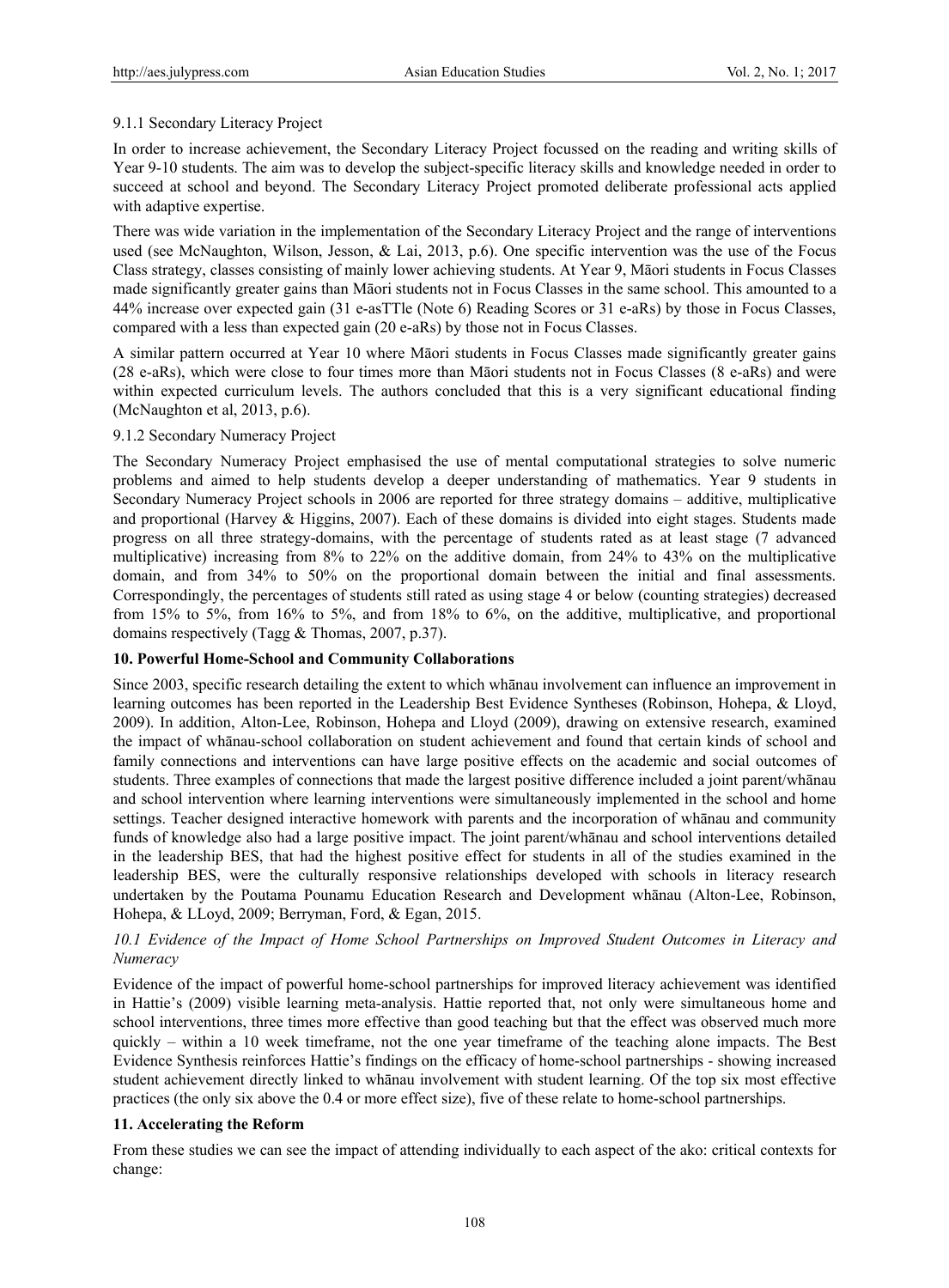- 1. culturally responsive and relational practices across the school
- 2. deliberate professional acts applied with adaptive expertise, and,
- 3. powerful home-school collaborations.

In Kia Eke Panuku: Building on Success, schools looked to reform across all three contexts. Even in these very early days (two years or less engagement with Kia Eke Panuku in most of the secondary schools) there are pleasing signs of accelerated progress for students. As part of an independent evaluation, a survey of the Principals of Kia Eke Panuku schools was conducted as at the end of 2015 - schools having been part of Kia Eke Panuku for either four school terms (one school year); six terms or seven terms. Of the 72 Principals who responded (the survey was posted to 91):

- 93% report their school involvement in Kia Eke Panuku has contributed to Māori students' improved enjoyment of being at school
- 93% report their school involvement in Kia Eke Panuku has contributed to the improved engagement of Māori students
- 88% report their school involvement in Kia Eke Panuku has contributed to the improved retention of Māori students
- 90% report their school involvement in Kia Eke Panuku has contributed to the improved academic achievement of Māori students.

#### **12. Conclusion**

The goal of education systems across the world is to equip all citizens for future educational success bringing advantages for both individual citizens and for societies. Despite these goals, in many jurisdictions, there remains, groups of students for whom the system is not working. And, sadly, we see in many countries, persistent disadvantage for students of colour. In the United States, while it is difficult to find evidence of the educational achievement of indigenous populations, Black Americans and Latino/Latina students are over-represented in negative statistics around educational achievement, in Australia it is Indigenous (Aboriginal and Torres Straits) students, and in New Zealand, Māori student achievement remains of concern.

There have been many policies, strategies, initiatives and interventions designed to address the disparities of educational attainment by groups of students. Through national testing and reporting, we have become highly proficient at identifying the achievement gaps, measuring them with increasing precision – and reporting them with increasing speed. Our educational landscape is cluttered with responses to the achievement gaps. However, the efforts to address the persistent under-achievement of groups of students have not resulted in deep, sustained accelerated improvement for large, consistently identified, cohorts of students. Instead, despite the good intentions of teachers and policy makers, the focus on achievement gaps has led to deficit theorising around these students and practices that continue to pathologize them. Once students are targeted and labelled as 'achievement gap problems', our solutions focus on how we must fix the student.

This can result in two consequences. Firstly, the messages (either explicitly stated or implicitly implied) that some groups of students are just not as good as other groups become widespread and accepted across society as the truth. The second consequence is that our solutions rely on remedial programmes – students are required to do more of what they have already been doing, often delivered by the same people who delivered it first or by less well-trained paraprofessionals. Paradoxically, we hope that by doing more of the same, and doing it more efficiently, we will get totally different results.

This paper has argued that, rather than searching for ways to 'repair' students, we need to take a wider system view. Our contention is that groups of students are underserved by our education system, therefore, we need to address the systemic issues. Decades of altering specific aspects of curriculum, of pedagogy, of school leadership or administrative systems have not brought about large-scale change for students who are being educated within a culture that is not their culture. We need to look at widespread reform.

Through Kia Eke Panuku, schools critically (by examining the out-workings of power dynamics) review their actions and responses across multiple dimensions of school life. But, just reviewing what we do and looking for ways to improve, does not bring about systemic change. The contexts for change must also be addressed. The ako: critical contexts for change are:

1. culturally responsive and relational practices across the school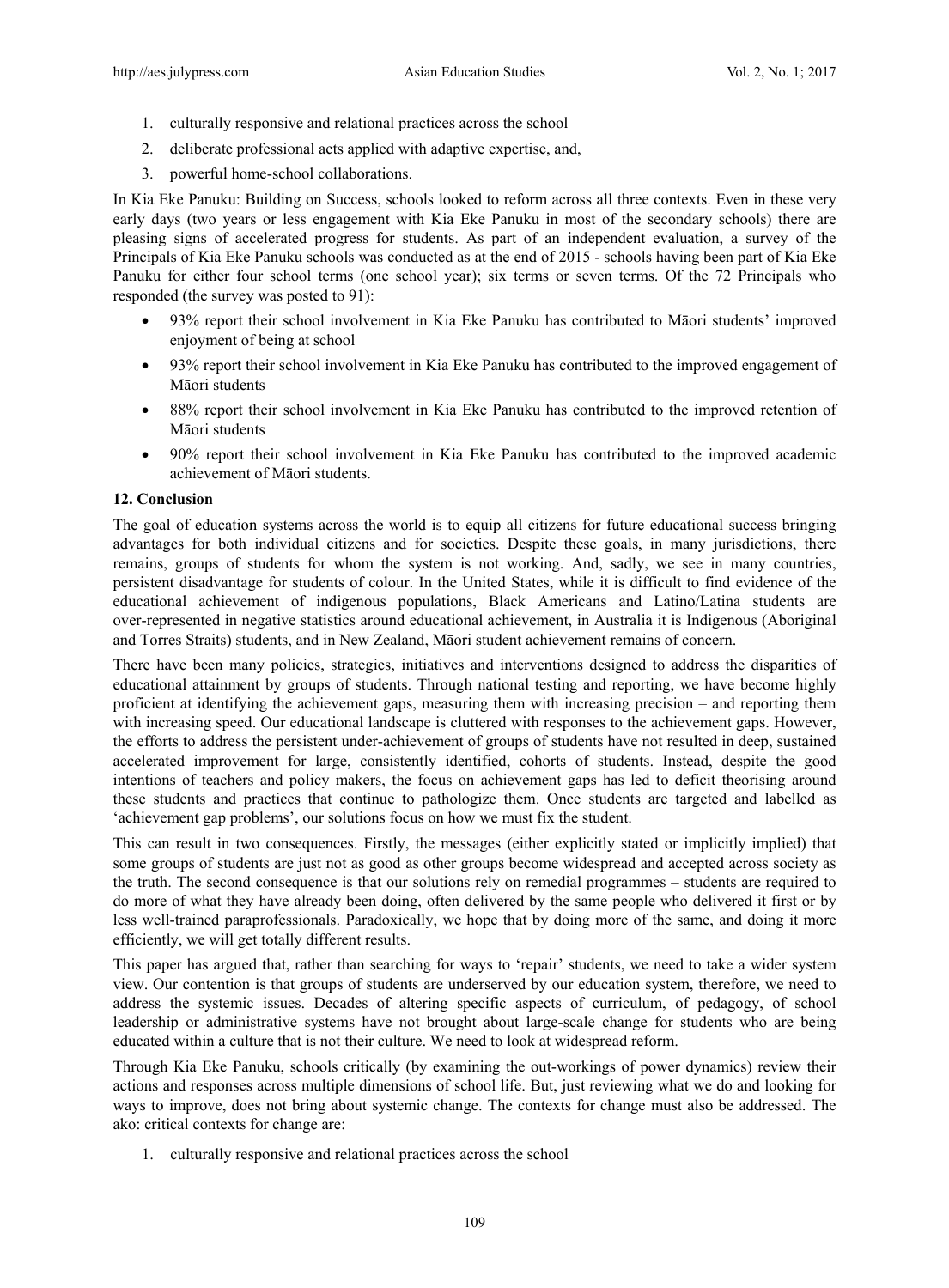- 2. deliberate professional acts applied with adaptive expertise, and,
- 3. powerful home-school collaborations.

The early promise is that, when school reform is undertaken within these contexts for change, it is making a difference. The outcomes for all students are improving – and we are seeing an accelerated improvement for Māori students – those underserved by the current system. We can accelerate the learning to promote a more equitable difference for our most vulnerable students – and we must if we are to begin to redress the educational debt we owe these students and their families.

#### **References**

- Alton-Lee, A. (2003). *Quality teaching for diverse students in schooling: Best evidence synthesis.* Wellington : Ministry of Education.
- Alton-Lee, A. (2015). *Ka Hikitia Demonstration Report: Effectiveness of Te Kotahitanga Phase 5 2010-12.* Wellington: Ministry of Education.
- Alton-Lee, A., Robinson, V., Hohepa, M., & LLoyd, C. (2009). Creating educationally powerful connections with family, whānau, and communities. In *School leadership and student outcomes: Identifying what works and why.* Wellington: Ministry of Education .
- Australian Curriculum, Assessment and Reporting Authority. (2015). *NAPLAN Achievement in Reading, Persuasive Writing, Language Conventions and Numeracy: National Report for 2015.* Sydney: ACARA.
- Berryman, M., Eley, E., Ford, T., & Egan, M. (2016). Going beyond the personal will and professional skills to give life to Ka Hikitia. *Journal of Educational Leadership, Policy and Practice, 30*(2), 56-68.
- Berryman, M., Ford, T., & Egan, M. (2015). Developing collaborative connections between schools and Maori communities. *set: Research information for teachers, 3*, 18-25. https://doi.org/10.18296/set.0023
- Berryman, M., Nevin, A., SooHoo, S., & Ford, T. (2015a). A culturally responsive framework for social justice. In K. Esposito, & A. Normore (Eds.), *Inclusive practices for special populations in urban settings: The moral imperative for social justice leadership* (pp. 143-164). Charlotte NC: Information Age Publishers.
- Berryman, M., Nevin, A., SooHoo, S., & Ford, T. (2015b). *Relational and responsive inclusion: Contexts for becoming and belonging.* New York: Peter Lang Ltd.
- Bishop, R., & Berryman, M. (2006). *Culture speaks: Cultural relationships and classroom learning.* Wellington: Huia Publishers.
- Bishop, R., Berryman, M., Cavanagh, T., & Teddy, L. (2007). *Te Kotahitanga phase 3 whanaungatanga: Establishing a culturally responsive pedagogy of relations in mainstream secondary school classrooms. Final Report to the Ministry of Education.* Wellington: Ministry of Education.
- Bishop, R., Berryman, M., Wearmouth, J., Peter, M., & Clapham, S. (2011). *A summary of Te Kotahitanga: Maintaining, replicating and sustaining change in phase 3 and 4 schools, 2007 - 2010.* Wellington: Ministry of Education.
- Bishop, R., Ladwig, J., & Berryman, M. (2014). The centrality of relationships for pedagogy: The whanaungatanga thesis. *American Education Research Journal, 51*(1), 184-214. https://doi.org/10.3102/0002831213510019
- Bishop, R., O'Sullivan, D., & Berryman, M. (2010). *Scaling up: the politics of potential.* Wellington: New Zealand Council for Educational Resource.
- Bruner, J. (1996). *The culture of education.* Cambridge, MA: Harvard University Press.
- Department for Education and Training. (2015, October 28). *Annual Report 2015*. Department of Education and Training. Retrieved August 15, 2016, from https://annualreport2015.education.gov.au/secretarys-overview
- Department for Education. (2016). *Department for Education Homepage*. Retrieved August 7, 2016, from https://www.gov.uk/government/organisations/department-for-education/about
- Education Review Office. (2016). *Accelerating Student Achievement: Māori*. Education Review Office. Retrieved August 10, 2016, from http://www.ero.govt.nz/how-ero-reviews/accelerating-student-achievement-maori/
- Hanushek, E. A., & Wößmann, L. (2007). *The Role of Education Quality in Economic Growth.* Washington D.C.: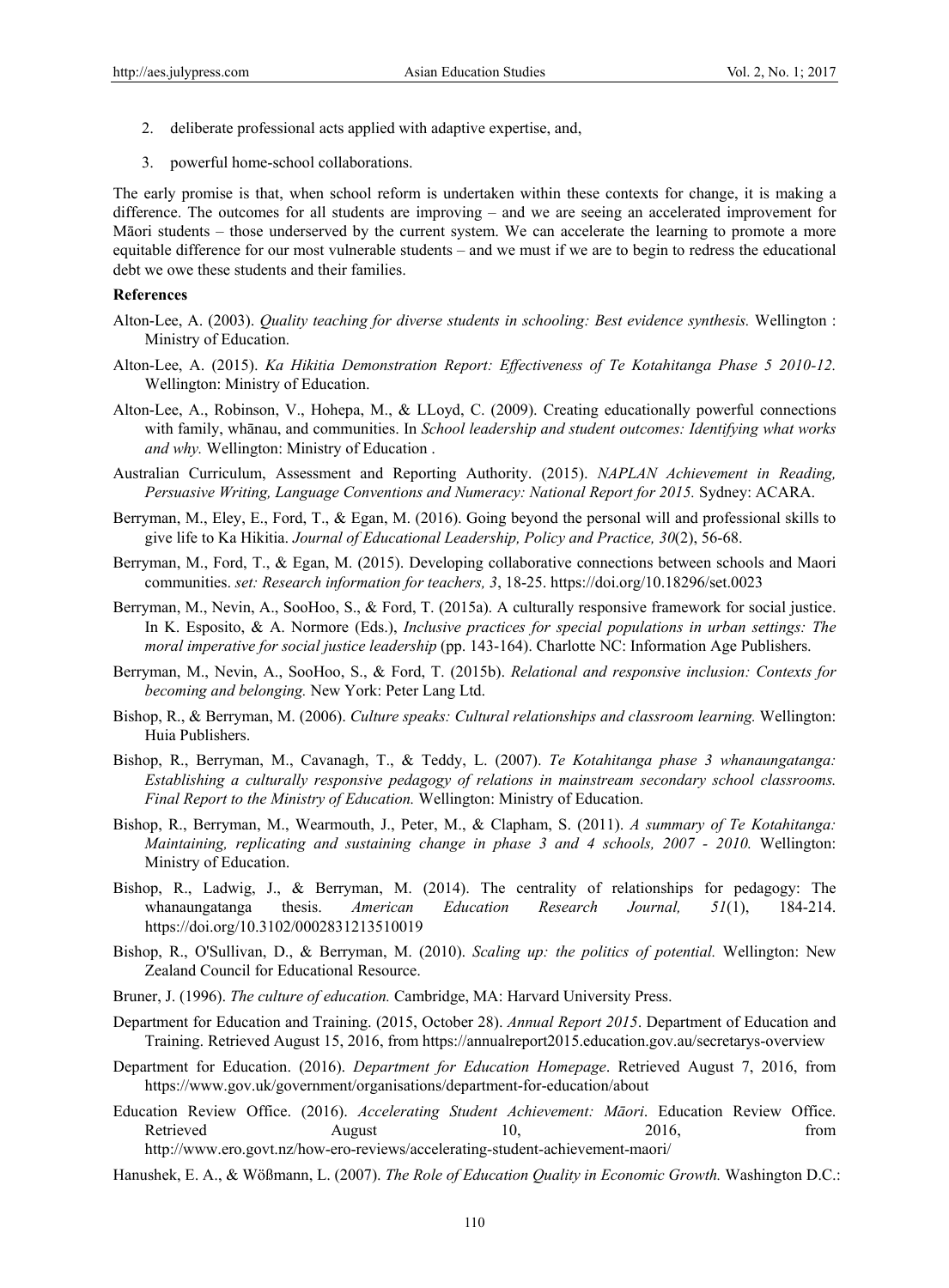World Bank. https://doi.org/10.1596/1813-9450-4122

- Harris, D. N. (2006). Accountability, standards and the growing achievement gap: Lessons from the past half-century. *American Journal of Education*, 1-42. https://doi.org/10.1086/498995
- Harvey, R., & Higgins, J. (2007). Evaluation of the 2006 Secondary Numeracy Project. In K. Hannah (Ed.), *Evaluations of the 2006 Secondary Numeracy Project* (pp. 3-28). Wellington: nzmaths.
- Hattie, J. A. (2009). *Visible learning: A synthesis of over 800 meta-analyses relating to achievement.* Abingdon, Oxon: Routledge.
- Ladson-Billings, G. (2006). From the achievement gap to the education debt: Understanding achievement in U.S. schools. *Educational Researcher, 35*(7), 3-12. https://doi.org/10.3102/0013189X035007003
- Ladson-Billings, G. (2007). Pushing past the achievement gap: An Essay on the language of deficit. *The Journal of Negro Education, 76*(3), 316-323.
- Margo, R. (1990). *Race and schooling in the American South, 1880-1950.* Chicago: University of Chicago. https://doi.org/10.7208/chicago/9780226505015.001.0001
- May, S., Cowles, S., & Lamy, M. (2013). *PISA 2012: New Zealand Summary Report.* Wellington: Research Division, Ministry of Education.
- McNaughton , S., Wilson, A., Jesson, R., & Lai, M. K. (2013). *Research into the implementation of the Secondary Literacy Project (SLP) in schools.* Wellington: Ministry fo Education.
- Ministry of Education. (2007). *The New Zealand Curriculum.* Wellington: Ministry of Education.
- Ministry of Education. (2015, July 9). *Ministry of Education Home*. Ministry of Education. Retrieved August 7,  $2016,$  from

http://www.education.govt.nz/ministry-of-education/our-role-and-our-people/our-purpose-vision-and-behav iours/

- Ministry of Education. (2016). *Impact of education on income*. Education Counts. Retrieved August 7, 2016, from https://www.educationcounts.govt.nz/indicators/main/education-and-learning-outcomes/1919
- Ministry of Education. (2016). *Te Kotahitanga*. Te Kete Ipurangi (TKI\_). Retrieved August 11, 2016, from http://tekotahitanga.tki.org.nz/About/The-Development-of-Te-Kotahitanga
- Organisation for Economic Co-operation and Development (OECD). (2012). *Education at a Glance: OECD indicators 2011.* Paris: OECD.
- Organisation for Economic Co-operation and Development. (2004). *Learning for tomorrow's world: PISA results for 2003.* Programme for International Student Assessments. Retrieved August 11, 2016, from http://www.oecd.org/edu/school/programmeforinternationalstudentassessmentpisa/34002216.pdf
- Organisation for Economic Co-operation and Development. (2007). *Science competencies for tomorrow's world*. PISA 2006 results. Retrieved August 11, 2016, from http://www.oecd.org/edu/school/programmeforinternationalstudentassessmentpisa/pisa2006results.htm
- Organisation for Economic Co-operation and Development. (2010). *What students know and can do in reading, mathematics and science.* PISA 2009 Results. Retrieved August 11, 2016, from http://www.oecd.org/pisa/pisaproducts/pisa2009keyfindings.htm
- Organisation for Economic Co-operation and Development. (2015). *2015 Mathematics and Reading Assessments*. The Nation's Report Card: The National Assessment of Educational Progress (NAEP). Retrieved August 11, 2016, from http://www.nationsreportcard.gov/reading\_math\_2015/#reading/acl?grade=8
- Robinson, V., Hohepa, M., & Lloyd, C. (2009). *School leadership and student outcomes: Identifying what works and why.* Wellington: Ministry of Education.
- Tagg, A., & Thomas, G. (2007). Performance of SNP Students on the Number Framework. In K. Hannah (Ed.), *Evaluations of the 2006 Secondary Numeracy Project* (pp. 29-39). Wellington: nzmaths.
- U.S. Department of Education. (2010, September). *An Overview of the U.S. Education System*. About Ed Overview. Retrieved August 7, 2016, from http://www2.ed.gov/about/overview/focus/what\_pg2.html
- Wolfe, B., & Haveman, R. (2001). Accounting for the social and non-market benefits of education. In J. Helliwell (Ed.), *The contribution of human and social capital to sustained economic growth and well-being* (pp. 1-72). Vancouver, BC: University of British Columbia Press.